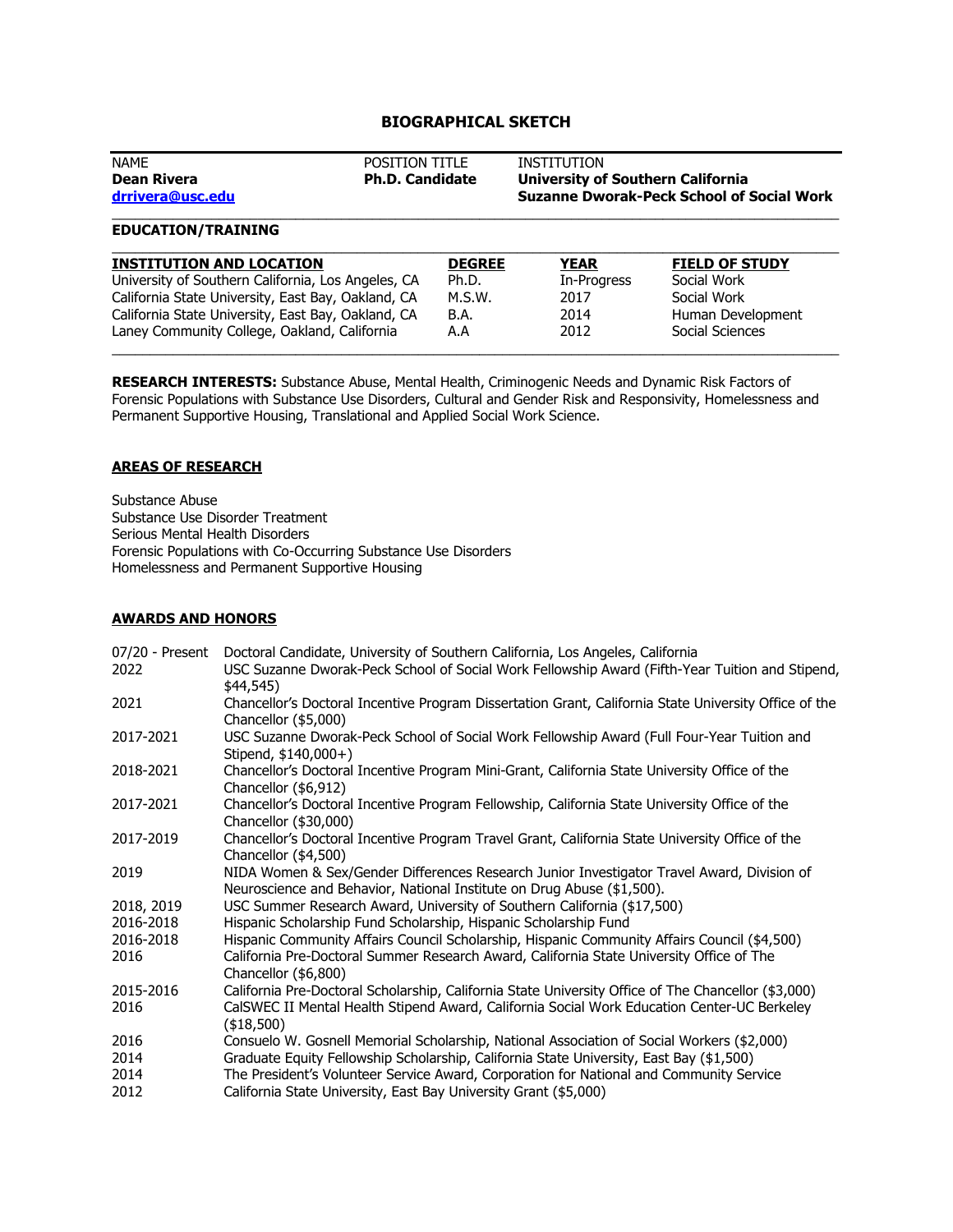#### **RESEARCH AND PROFESSIONAL DEVELOPMENT**

| 8/20 - Present  | Principal Investigator<br>Dean Rivera, MSW, PhD Candidate<br>USC Suzanne Dworak-Peck School of Social Work<br>Dissertation: Substance Use Disorder Treatment Clinician and Director Challenges Working with<br>Collaborative Justice Courts: A Multisite Qualitative Study<br>Funding Support: Chancellor's Doctoral Incentive Program Dissertation Grant, California<br>State University Office of the Chancellor<br>$(*5,000)$ |
|-----------------|----------------------------------------------------------------------------------------------------------------------------------------------------------------------------------------------------------------------------------------------------------------------------------------------------------------------------------------------------------------------------------------------------------------------------------|
|                 | 07/20 - Present Research Assistant<br>Dr. Benjamin Henwood<br>USC Suzanne Dworak-Peck School of Social Work<br>Randomized Controlled Trial: Piloting the CAPABLE Model in Permanent Supportive Housing<br><b>Funding Support: SC CTSI</b><br>\$40,000                                                                                                                                                                            |
| $10/18 - 06/19$ | Research Assistant<br>Dr. Monica Perez-Jolles<br>USC Suzanne Dworak-Peck School of Social Work<br>Pilot Study (Mixed Methods): Exploring the Concept of Activation Training among Adults<br>Experiencing Homelessness as a Way to Increase Their Engagement in Services with Nursing<br>Personnel<br>Funding Support: Research Council, USC Suzanne Dworak-Peck School of Social Work<br>\$11,613                                |
| $6/15 - 10/19$  | Research Assistant<br>Dr. Hortensia Amaro<br>USC Suzanne Dworak-Peck School of Social Work<br>Randomized Clinical Trial: Neural Mechanisms in Women's Treatment and Early Recovery<br><i>Funding Support:</i> U.S. NIH Grant/Contract: 5R01DA038648<br>\$2,222,311                                                                                                                                                               |
| $04/13 - 04/14$ | Field Researcher<br>Feeding America<br>2014 Hunger in America Study                                                                                                                                                                                                                                                                                                                                                              |

# **ADDITIONAL ACADEMIC RESEARCH EXPERIENCE**

- 01/19 05/19 Graduate Research Fellow, Semester Tutorial, Laboratory of Dr. Carl Castro, USC Suzanne Dworak-Peck School of Social Work
- 06/18 06/19 Graduate Research Fellow, Laboratory of Dr. Suzanne Wenzel, USC Suzanne Dworak-Peck School of Social Work
- 08/18 12/18 Graduate Research Fellow, Semester Tutorial, Laboratory of Dr. Jordan Davis, USC Suzanne Dworak-Peck School of Social Work
- 02/16 08/17 Graduate Research Fellow, Laboratory of Dr. Holly Vugia, California State University, East Bay<br>06/15 09/16 USC Summer Research Fellowship, Laboratory of Dr. Hortensia Amaro, USC Suzanne Dworak
- USC Summer Research Fellowship, Laboratory of Dr. Hortensia Amaro, USC Suzanne Dworak-Peck School of Social Work
- 06/15 09/15 Graduate Research Assistant, Laboratory of Dr. Sarah Taylor, California State University East Bay

## **RESEARCH METHODOLOGIES**

Quantitative: Multinomial/Binomial Logistic Regression and Multiple Regression Qualitative: Grounded Theory and Phenomenology Approaches Mixed Methods: Convergent, Explanatory Sequential, and Exploratory Sequential Designs

Funding Support: U.S. Department of Agriculture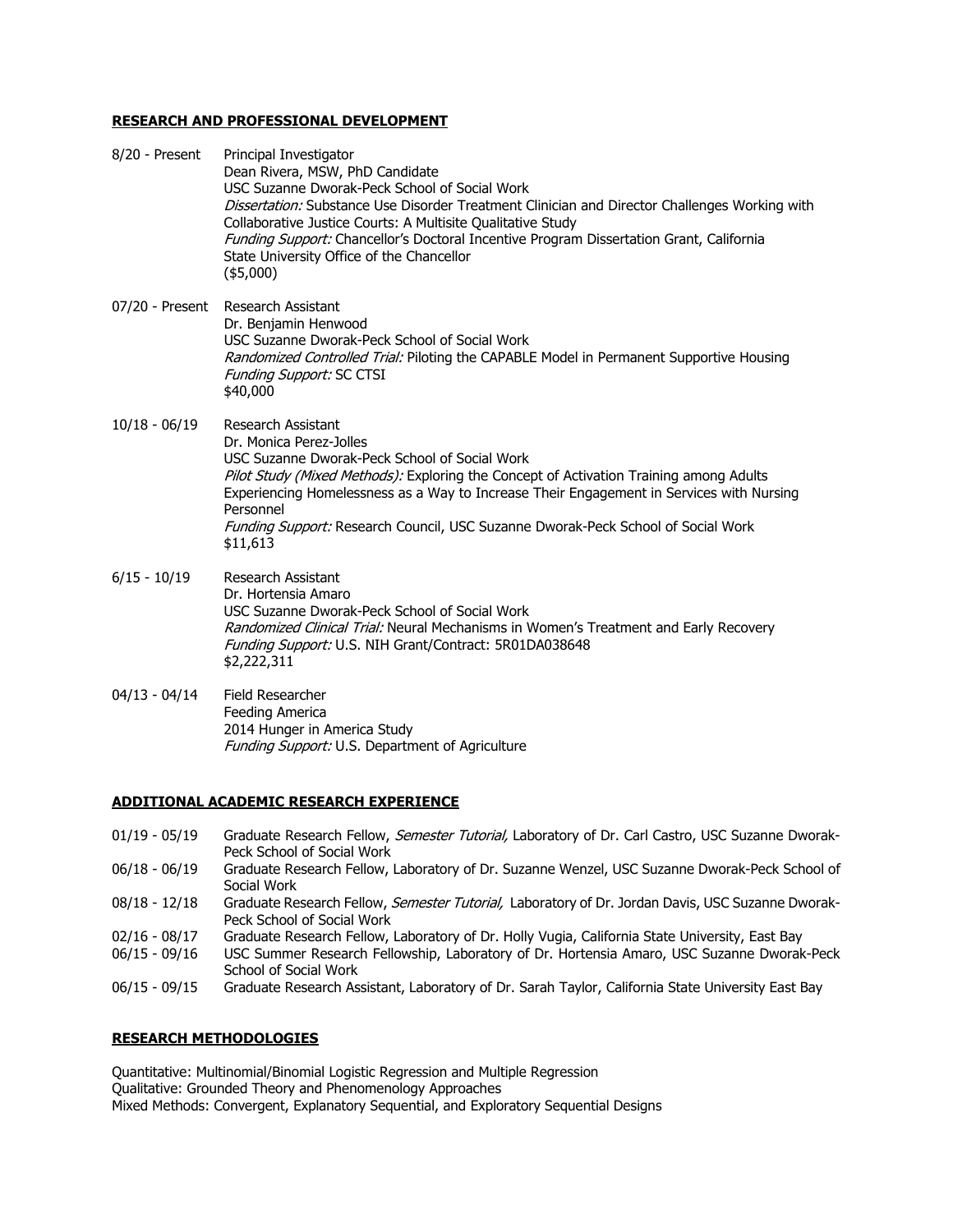#### **COMPUTER SOFTWARE SKILLS**

Statistical Software: STATA and SAS Qualitative Software: ATLAS.ti and NVivo Data Collection Software: REDCap

#### **PEER-REVIEWED PUBLICATIONS**

Schneiderman, J. U., Nedjat-Haiem, F., **Rivera, D.**, & Perez Jolles, M. (2021). Nurse and case manager views on improving access and use of healthcare for adults living in permanent supportive housing. Research in Nursing and Health, 1-12. doi.org/10.1002/nur.22193 [2 year IF = 2.228]

**Rivera, D.**, Dueker, D., Sanchez, M., & Amaro, H. (2021). Examination of referral source and discharge outcomes among women in residential substance use disorder treatment. Journal of Substance Abuse Treatment, 125, 108319. doi.org/10.1016/j.jsat.2021.108319. [2 year IF = 3.77]

**Rivera, D.**, Dueker, D., & Amaro, H. (2021). Examination of referral source and retention among women in residential substance use disorder treatment: a prospective follow-up study. Substance Abuse Treatment, Prevention, and Policy,  $16(1)$ , 21. doi:10.1186/s13011-021-00357-y. [2 year IF = 2.583]

Perez Jolles, **M., Rivera, D.**, Jacobs, G., Thomas, K. C., Schneiderman, J. U., & Wenzel, S. (2021). Views on health activation and support services among formerly homeless adults living in Permanent Supportive Housing in the United States. Health & Social Care in the Community. doi.org/10.1111/hsc.13384. [2 year IF = 2.821]

Davis, J. P., Diguiseppi, G., De Leon, J., Prindle, J., Sedano, A., **Rivera, D.**, . . . Rice, E. (2019). Understanding pathways between PTSD, homelessness, and substance use among adolescents. Psychology of Addictive Behaviors,  $33(5)$ , 467. doi.org/10.1037/adb0000488. [2 year IF = 3.288]

#### **CONFERENCE PRESENTATIONS**

**Rivera, D.**, Dueker, D., Sanchez, M., & Amaro, H., (2021). Examination of referral source and discharge outcomes among women in residential substance use disorder treatment. Poster presented at National Hispanic Science Network National Conference, Virtual Conference.

**Rivera, D.**, & Amaro, H. (2019). Mandated status, perceived stress, child custody status, and mental health disorders: Risk or protective factors in women's SUD treatment retention? Poster presented at the 81<sup>st</sup> Annual College on Problems of Drug Dependence Scientific Meeting, San Antonio, Texas.

**Rivera, D.**, & Amaro, H. (2018). Is mandated substance use disorder treatment associated with increased retention? Poster presented at the 18th Annual International National Hispanic Science Network Conference, Rockville, MD.

**Rivera, D**. (2017). Acceptability of an adapted CBT curriculum for justice-involved individuals with co-occurring disorders: Addressing criminogenic needs, substance abuse and recidivism. Poster presented at National Hispanic Science Network National Conference, Neuroscience Data Blitz, Phoenix, AZ.

#### **TEACHING**

Graduate Student Instructor (2021) University of Southern California Course: Science of Social Work (2 In-Person Hybrid Design Classes) Role: Instructor

Graduate Student Instructor (2021) University of Southern California Course: Clinical Social Work Practice with Individuals, Families, and Groups Role: Co-Instructor